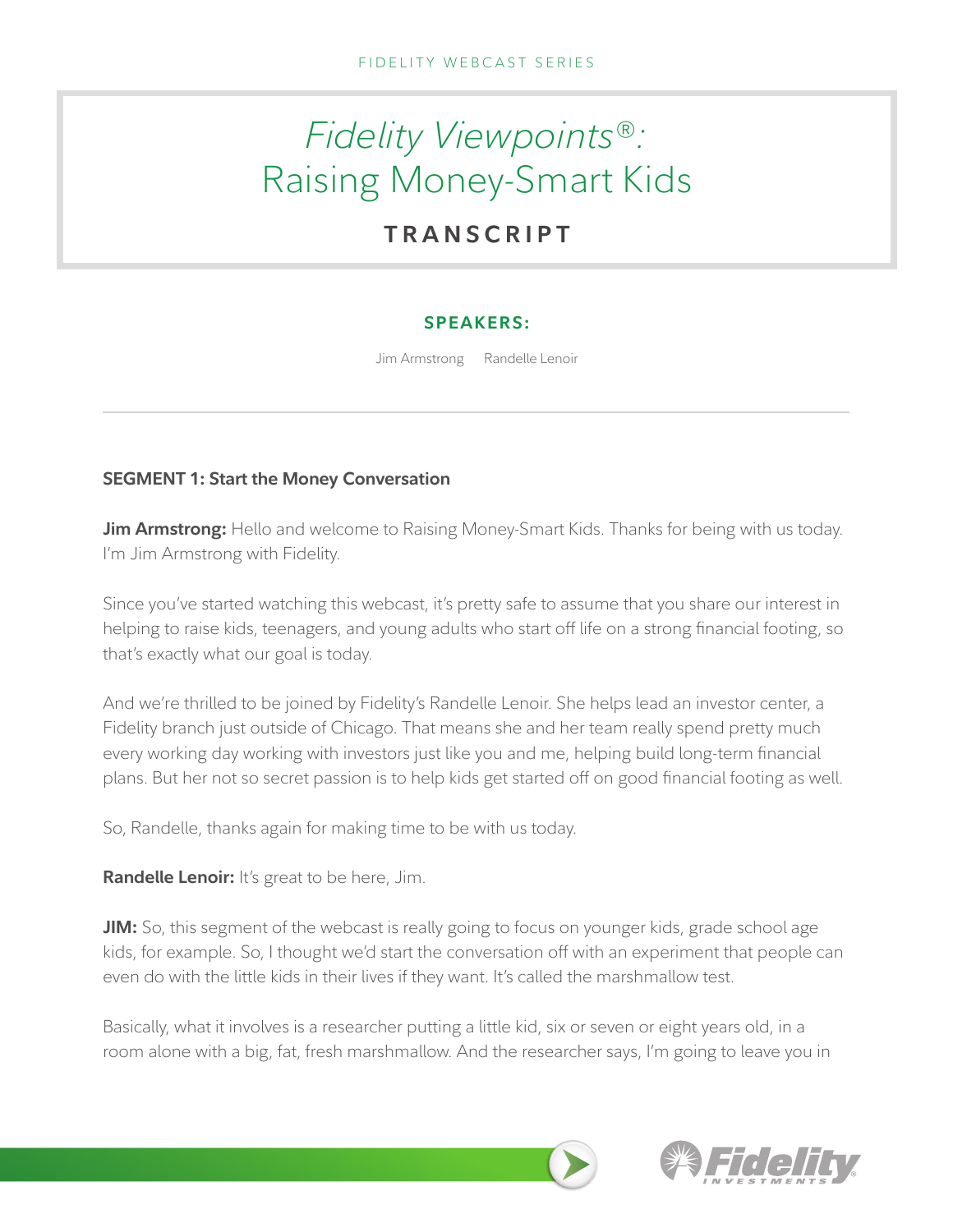this room. Don't touch the marshmallow. Don't eat it. When I come back, if you haven't eaten it, you'll get two marshmallows.

Then they leave the room and you sort of watch how the kids behave and it's this mix of genuine and heartbreaking right as these little kids try to stare the marshmallow down and others just jump right in and gobble it whole.

But what they're after, Randelle, is really trying to gauge self-control, right?

**RANDELLE:** Right. I mean, this is a fun experiment and it's a great way to start the conversation about money with younger kids. Self-control is a way to teach delayed gratification or working and waiting for that big thing that you want. And it's similar to savings. Parents can explain when you save your money, you can earn interest which is extra money on top of what you started with. It can also relate to spending, right, so you can explain that you can spend the money now for something small or you can save your money to buy something bigger later.

**JIM:** Delayed gratification is quite a concept, absolutely, and I think underneath all of it, Randelle, is this idea of money having value, right?

**RANDELLE:** Right. You need to have the value conversation before you get into the money conversation because money is just a thing until you establish what it stands for first. So, here's an exercise that you can try at home. Maybe ask your kids to put a value on that drawing that they made. Ask them how much money they think their favorite toy costs. You can move on to a toothbrush, a book, things like that. That will help them begin to make that connection between money and everyday objects in their world.

**JIM:** Yeah. I love that idea, Randelle, because that connection, I think, is lost in a lot of ways these days. I'm thinking for example, my wife and I buy things online. So, if my kids are watching, they see us go to a website, type a couple keystrokes, and then a day or two later, the things show up on our front door. There's no—there's no connection for the kids to see how money is actually involved in that transaction.

**RANDELLE:** Right. These days, teaching kids how money works is not as easy as rolling coins on your kitchen counter and bringing them to the bank, right, but that might still be a great place to start. Maybe you can take the money in their piggybank and then show them how to deposit it into the bank. But you really can't graduate to the more complicated concepts of money without first understanding the literal nickels and dimes, right.

And also, to continue that exercise above, take the objects that your kids might find value in and put price tags on them. Give them some real money. Let them pretend to make purchases. Count out the money. Help them count out change. Give them a budget and ask them what they can buy with it. So, your kids will begin to understand that value piece that I talked about earlier.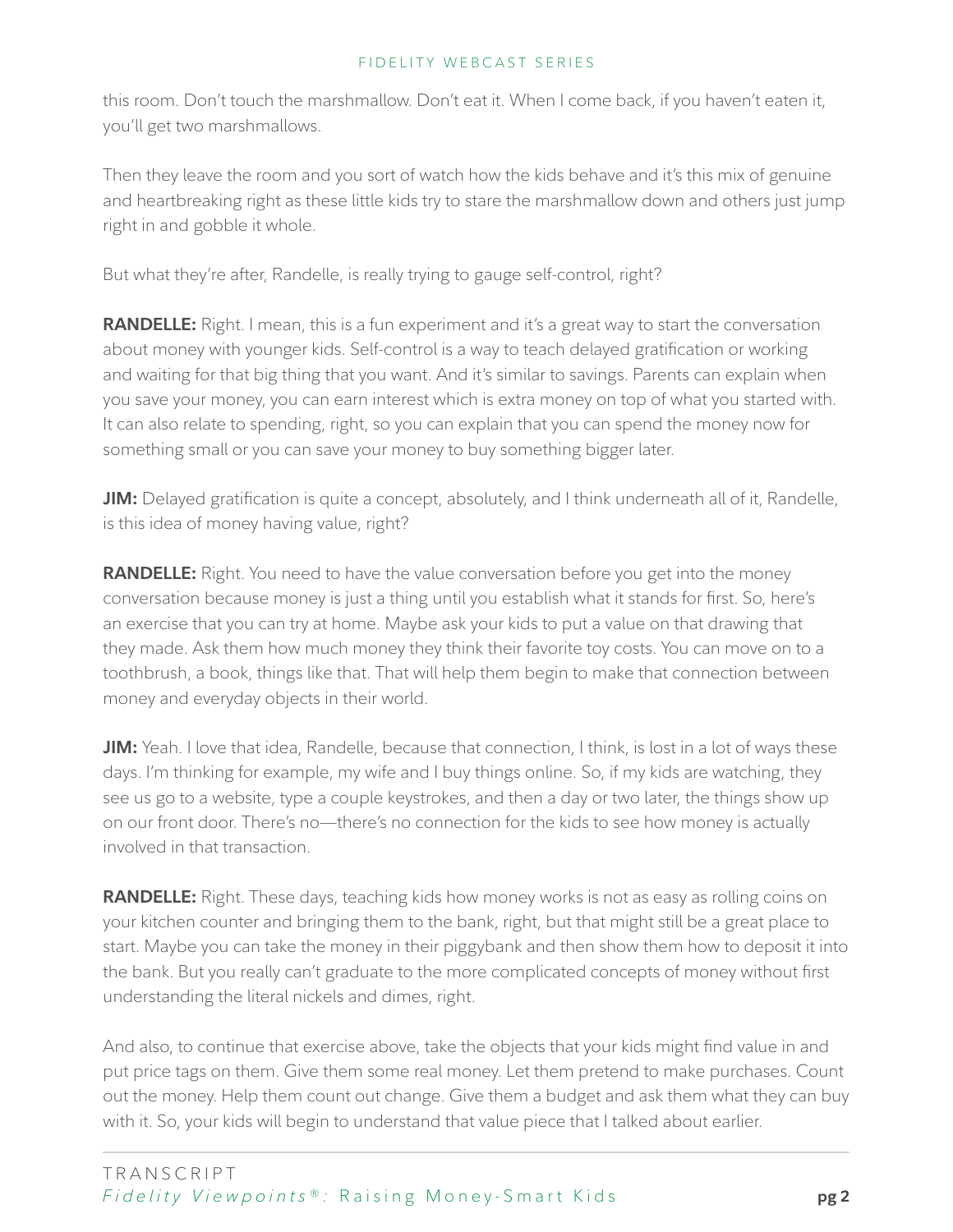And this helps lay the foundation for the tough stuff like digital money. I think it's really helpful to explain how the invisible transfer of money works. That is a big part of how money is transacted now. Think about it. I mean, you work. The money goes from your employer to your bank account. The money goes from your bank account to pay bills, to purchase gas, to buy groceries, so on and so forth. So, all of that happens without you ever touching your money these days.

**JIM:** Right. Exactly. It's all digital, right? It just—you never actually touch the dollars.

One thing I did with both of my sons is show them how to write a check which feels super old school. I mean, I barely write them anymore, but I wanted to show them how that process works. And then also with my younger guy, he was in the back seat last summer or the summer before I guess. I went to an ATM and he just—he told me that he really had no idea how it worked. He just thought it was a limitless supply of twenties that just keeps shooting out every time you ask for them, which of course he would think because he doesn't see that invisible transfer of my direct deposit going into the bank which allows me to take the money out.

**RANDELLE:** Yeah, Jim. That's a great point. While checks and even paper money are being quickly replaced by new technologies like payment apps, it's still really important that they get that concept. So, be sure to explain things like checks, ATMs, and payment apps too.

**JIM:** How about, Randelle, this idea of kids having their own money, because at this age, grade school, right, they're getting money probably for birthdays, holidays, other special events, allowance money, for example. Any tips on how to help kids manage their own money at that level?

**RANDELLE:** So, great question. When a child has his or her own money, it's important to teach that they have some choices here. So, they can spend it. They can share it. They can save it. Let's talk about spending.

So, try going to a toy store with instructions. This is how much you have to spend and now decide what you want based on that. Is your kid going to spend all of that money to buy one item? Maybe talk about budgeting. Convince them to consider buying a smaller toy and save the rest of the money for something later like ice cream.

And I think it's also really important to let kids do their own transactions. There's really something about participating in the activity versus hearing it or just watching it that is so much more valuable.

**JIM:** And builds that sense of independence. I completely agree. One thing that my wife and I have to be careful of is taking the kids to the toy store, say they've got eight bucks, and the thing they want is ten. I have to consciously sort of back away and not fill the gap with the extra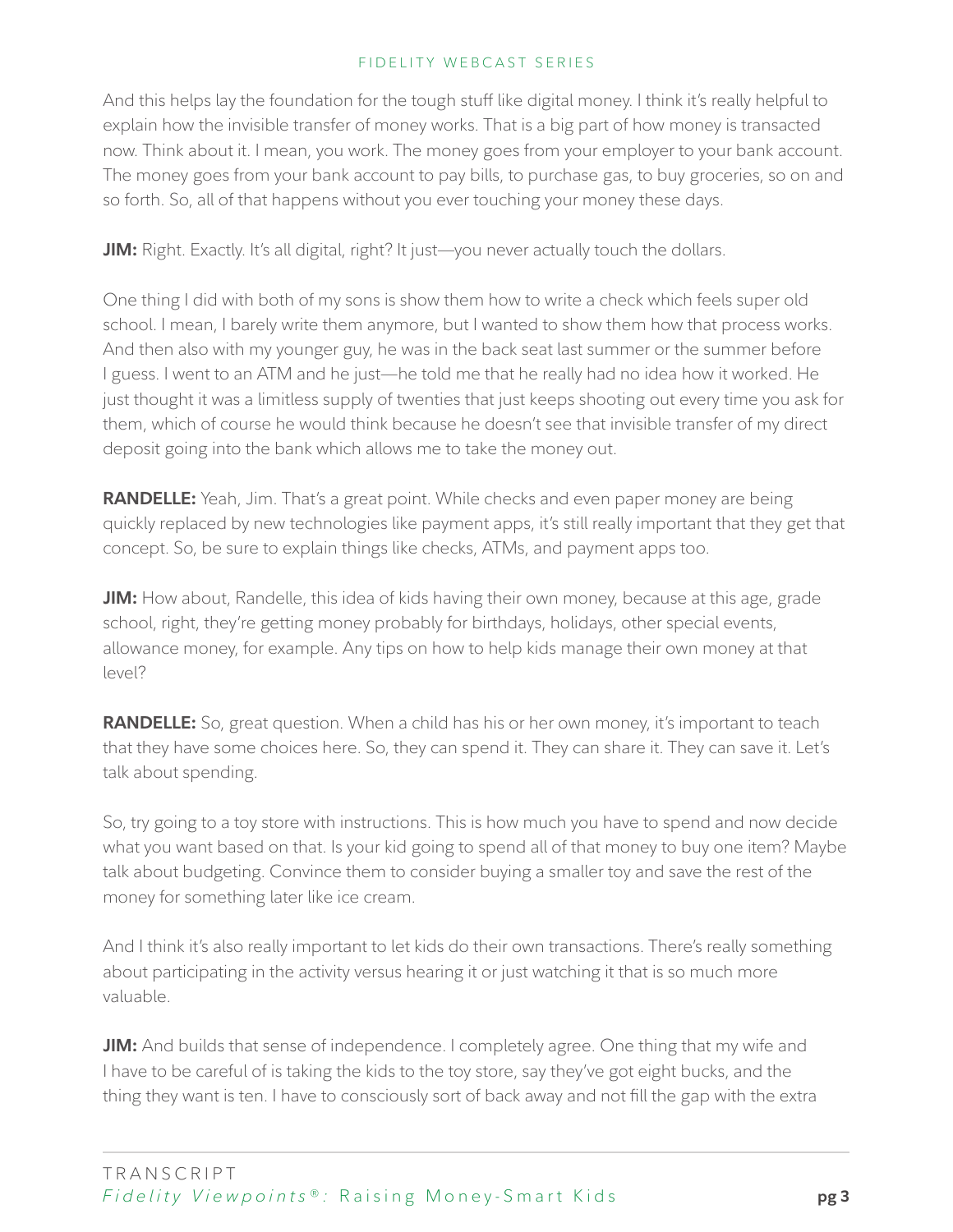two dollars because in my mind at least, that's not teaching them about exactly what you just described.

How about the next thing though, giving or sharing? How would you help teach that?

**RANDELLE:** Yes. I love the kids—the concept of teaching kids the importance of charitable giving when they're little. So, for me, my parents used to give me a little change to put in my purse when I went to church on Sunday for offering, right? And then when I got a little older, I got money of my own. I began to set aside 10% and that was my practice of giving to my community. And that's still a concept that stays with me today and that concept translated to savings really easily for me earlier on.

**JIM:** That's great. It's great to be that disciplined. But I want to ask you a question about savings too and sort of how you can make that obvious to a kid. So, child of the 80's. I used to have a physical passbook that I would take to the teller and she or he would sort of print out how much interest I had earned that month and I would make five or six dollars which was a big deal back then.

That is less and less an option for people these days. How else can you show that to children?

**RANDELLE:** Well, I think it's still a good idea to show kids something physical. So, you can show them a printout of a bank account or you can walk them through an account online. Show them the beginning balances, the ending balances, how interest grew on your savings account. And this technical stuff is necessary but the most important thing is discipline, saving early and often, even if it's just a little bit, can really be habit forming. And that can help them grow into an adult who can successfully manage their money.

So, a suggestion here is every time they earn allowance, have them separate a portion, maybe 10%, for a savings account. And the same would go for birthdays, holidays, or any other gift. Teach them that they can spend some now but always try to save some for later.

Another suggestion is automate the process. I mean, automation is such a key tool to financial success, right? So, instead of giving them cash for an allowance, maybe setup a direct deposit from your account to theirs for their weekly allowance. And then they can setup an automated savings account.

**JIM:** Oh, I love that. And then potentially that starts the foundation of teaching them that digital money that you were talking about there and how that can continue to grow and certainly digital money is the way of the future, right? So, it's what our kids are going to be dealing with as they turn into adults.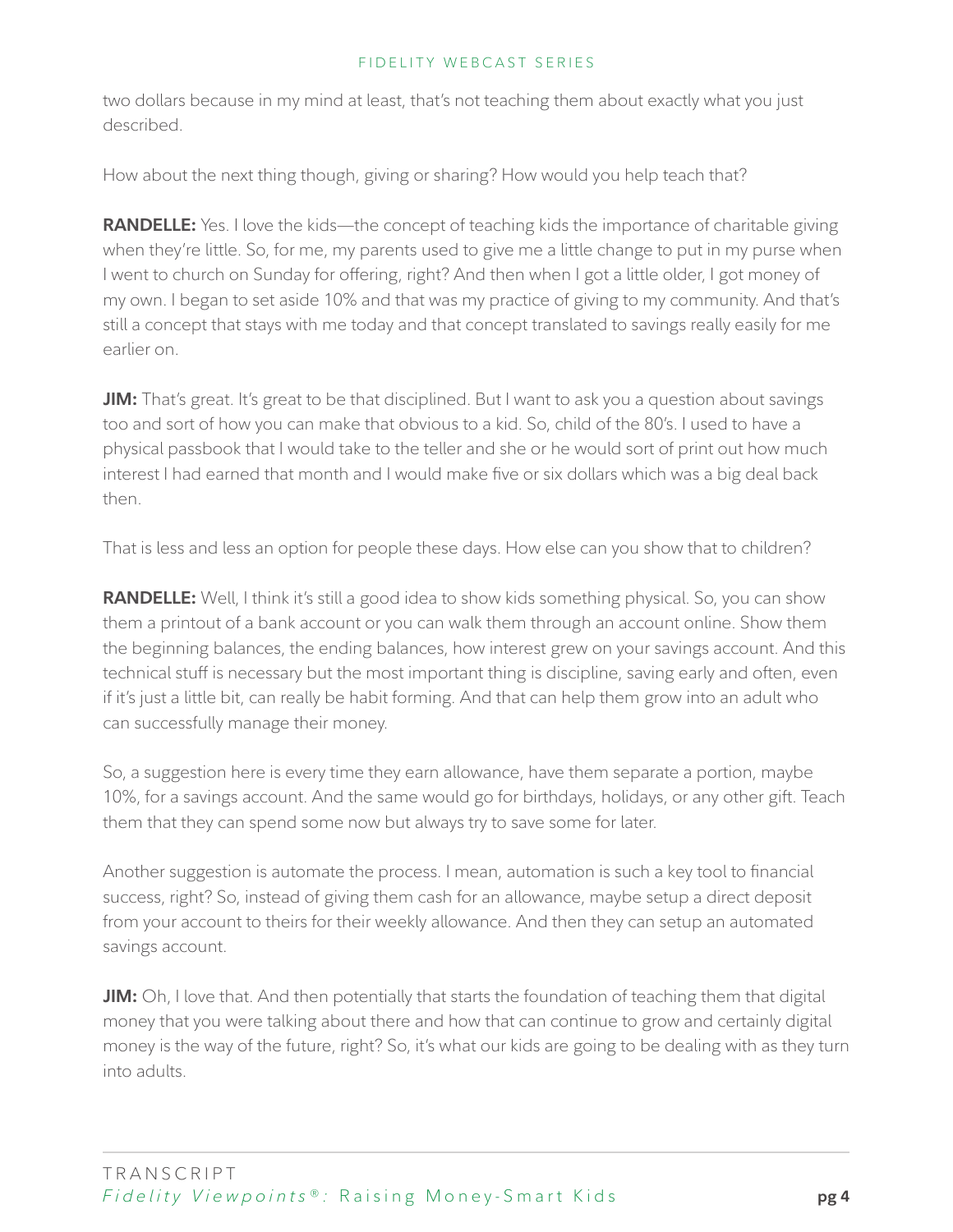Great, great tips, Randelle. Thank you again for taking the time to explain all this today.

**RANDELLE:** My pleasure.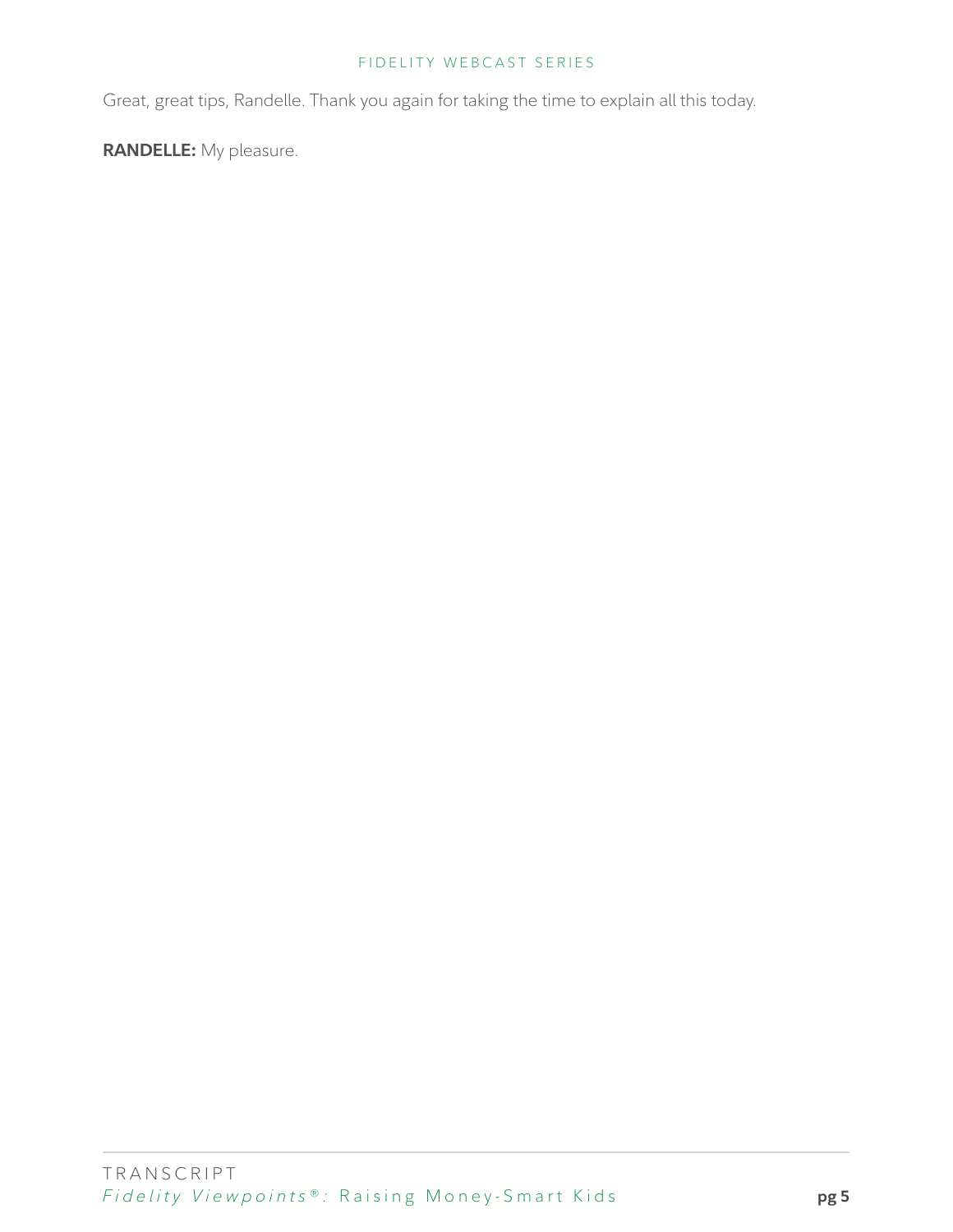# **Segment 2: Teach How Finances Work**

**JIM:** Hello and thank you for joining us for Raising Money-Smart Kids. In this segment of the webcast, we're going to be talking about key financial concepts for teenagers. Randelle, thanks for agreeing to lend your expertise to this part of the conversation as well.

# **RANDELLE:** It's great to be here, Jim.

**JIM:** Let's—look, let's dive right in, right. We've all been there. We've all been teenagers. And we all know that in theory at least, that's the time of our lives when we're supposed to be picking up all those crucial life skills that will serve us well whenever we transition to adulthood. However, I think a lot of us figured out the hard way that when we got to college or started working, it wasn't always very clear to us how to make the best financial choices. Maybe we didn't pick up the skills we needed when we were teenagers.

A million different ways to approach this topic, Randelle. How would you start off helping a parent help a child understand what they need to know?

**RANDELLE:** So, I think credit is a great place to start. Teens have a blank canvas for their credit history which means they haven't made any mistakes yet. And I would love to help people learn about using credit safely while they still have the benefit of hands-on guidance from their parents.

So, the only thing I was told growing up was to avoid credit cards, right. And then I went off to college and what do you think is the first thing that I did?

**JIM:** Got yourself a credit card.

RANDELLE: I got a credit card. I remember it had a \$2,000 limit. And I didn't know what I was doing. The problem with debt is that it can start out low and you think, no big deal, but then debt builds on itself and next thing you know, you're stuck paying it off for years.

**JIM:** And I think you can really understand a parent's impulse to say, if you can't afford it, don't buy it, end of story. But I think to your exact point, Randelle, that ignores the fact that when you use it responsibly, credit is a really, really valuable tool.

**RANDELLE:** Yeah, it is. And teens grow into young adults who may need to use credit for student loans or to buy a car, for example. Before they can sign up for credit cards or loans, they should understand how credit works. Teens may not understand that they have to pay back the principle amount, so the amount that they borrowed, and interest and maybe fees and monthly service charges on top of everything. So, borrowing money on credit has a cost.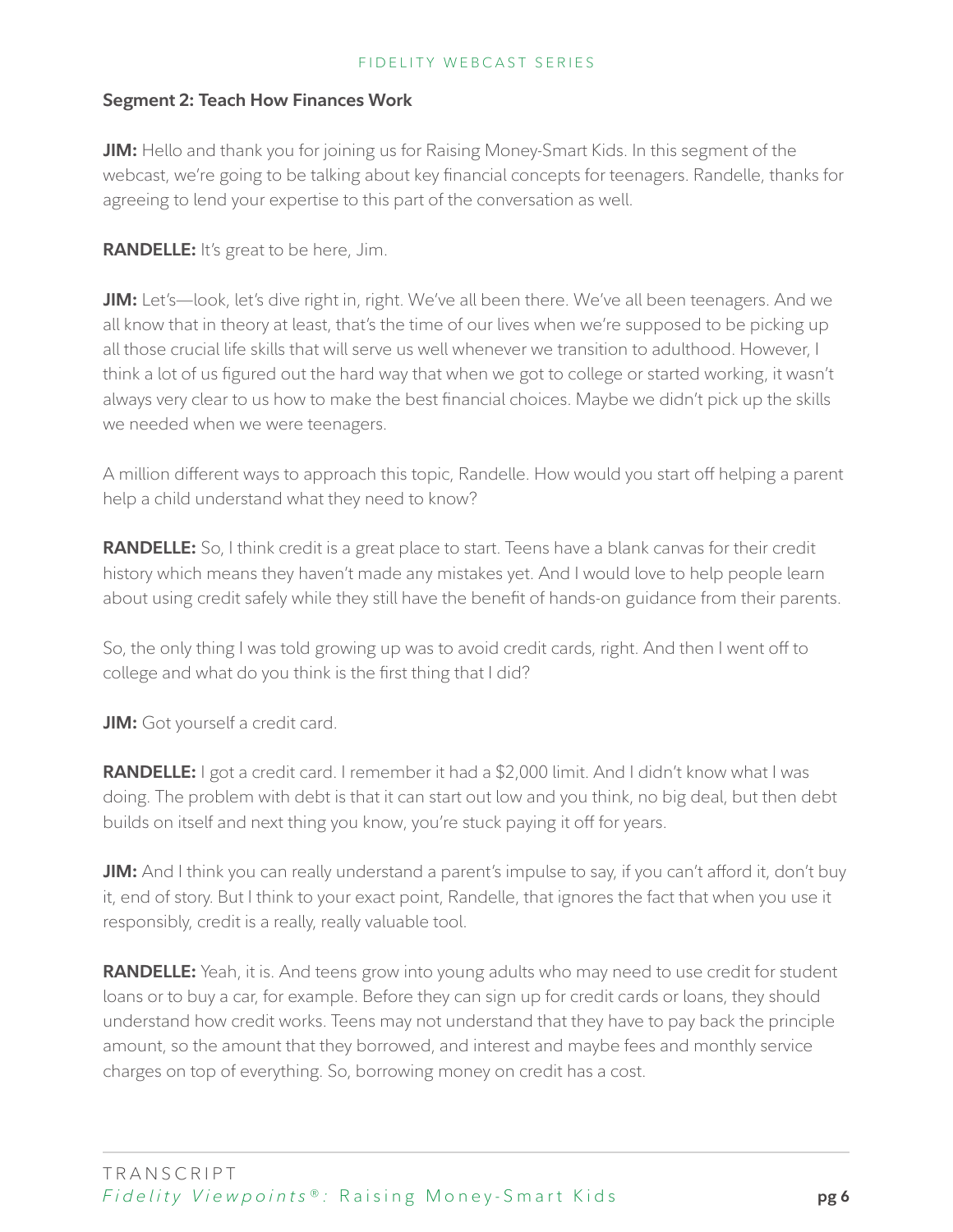**JIM:** Lots—right. Exactly. Lots of costs in there. Can you talk a little bit more about interest? I think that in particular probably trips some young adults up.

**RANDELLE:** Yeah. Later we'll talk about how compounding interest can be your friend when you're investing, but when you're borrowing, compounding can plunge you further into debt and teens don't always know this.

So, make sure they understand that carrying a debt in their credit card from month to month means that compounding is working against them.

Paying off your credit card in full each month is a way to help avoid this but it's not always possible. So, teach your teens that they should make at least the minimum payment each month so they can avoid late fees and avoid damage to their credit. And help them understand that they will have a credit score and a bad one means that they'll have trouble getting loans in the future or they may have to pay more for the money that they borrow in the future.

So, to make this simple, suggest automating that minimum payment each month and then encourage them to pay more as they have it. But they need to know that just paying the minimum can leave them in debt for years.

**JIM:** You know, one way I think that you can actually make this clear to teens in your life is just to show them a credit card statement of your own, maybe if you still get a paper statement, or pull it up online because they show you today sort of what you owe right now, what your interest rate is, what your minimum payment is, and then importantly, at the end, it shows you how much you owe if you only pay the minimum and how long it takes you and that can be really eye opening.

**RANDELLE:** Right. And here's an example. By paying just the minimum, a credit card balance of \$1,000.00 at a 12% interest rate with a minimum required payment of \$35.00 would take thirtyfour months to pay off. So, your total payments would equal about \$1,184.00, which means you'd pay \$184.00 to borrow the money for nearly three years.

**JIM:** And by the way, 12% sounds pretty—like a pretty good rate. They get much higher than that.

**RANDELLE:** Yeah. I mean, the average rate for credit cards is 17% but it can be much higher. So, remind your kids that it can really pay to shop around for the lowest interest rate and even compare those annual fees too.

I also want to mention debit cards here because they can also be a great tool to help your teen manage their money and keep track of their spending. It's important to point out the difference between these cards to teens too because while we all know they look the same, they both look like plastic, they are very different.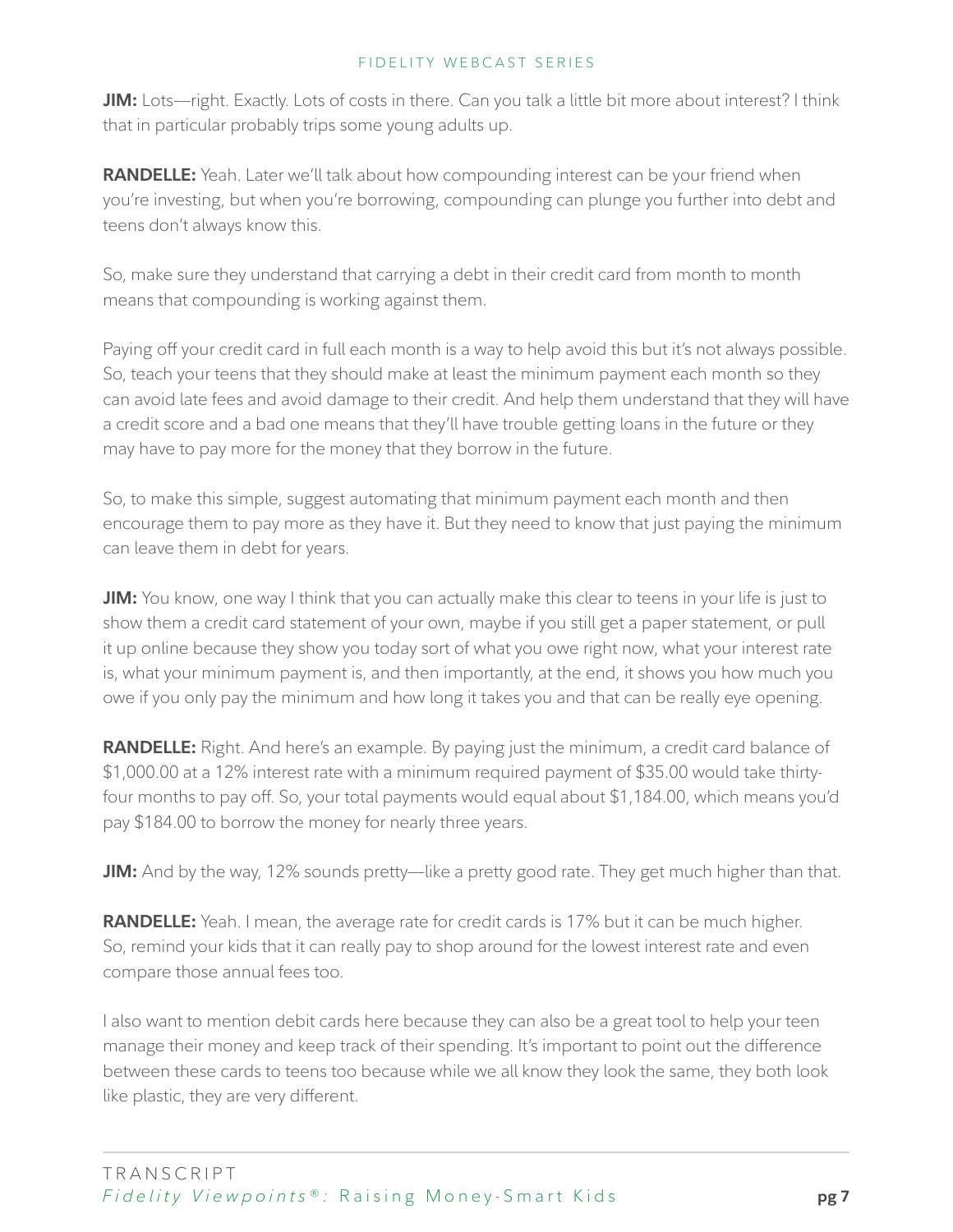**JIM:** Look, I think that's a great example that something as adults, we just take for granted, right. Intuitively, we get it, that they—that they function differently. But imagine sixteen, seventeen years old. You've got your first job. The difference between a debit and a credit card might not be intuitive.

**RANDELLE:** Right. And I'd explain it this way. Debit cards have made it so easy for teens to access their money, whether it's in a bank or it's in another account like a brokerage account. But they need to understand that that money comes out of their account. Very different from credit, right?

And if an account allows them to accidentally spend more than what they have, it could trigger an overdraft fee.

Many debit cards for teens, they also charge monthly and annual fees too, but a quick internet search can help you find a debit card that doesn't charge fees and maybe debit cards that also reimburse those ATM fees too.

**JIM:** Sounds good. I want to switch your attention now to a slightly thornier topic, right? Saving and budgeting. How would you approach that?

**RANDELLE:** Yeah, that's a tough one. Teens may have money coming into their hands more regularly at this point, right? Maybe they have an after school job. So, it's up to the adults in their lives to make sure that they see the options beyond just spending it all right now. And when it comes to savings, a little can make a difference. So, make sure your teenager understands this. Ten dollars a week after a year is more than five hundred dollars.

**JIM:** So, it's that—it's that concept of delayed gratification all over again, right?

How about budgeting, Randelle? I know that that's something that stumps even plenty of adults.

RANDELLE: Yeah. As a concept, yes, but that word, budget, can sound scary, so I have heard it described as a spending plan instead, or just think of it this way; it's a way to balance what's coming in, what's going out, and what you're going to do with the rest.

So, you can do this exercise with your teen. Write down how much money they have coming in. Maybe it's from a part-time job, birthdays, holidays, gifts, allowance, whatever it might be. Then write down what they owe or what they spend regularly. Is there like a weekly pizza night where all of their friends use payment apps to pay each other? Are they chipping in for the family cell phone plan? Which, by the way, if they aren't, I think that's a great way to teach responsibility.

And then next, what are they saving for? Prom? Are they saving for a used car? Books or housing for college?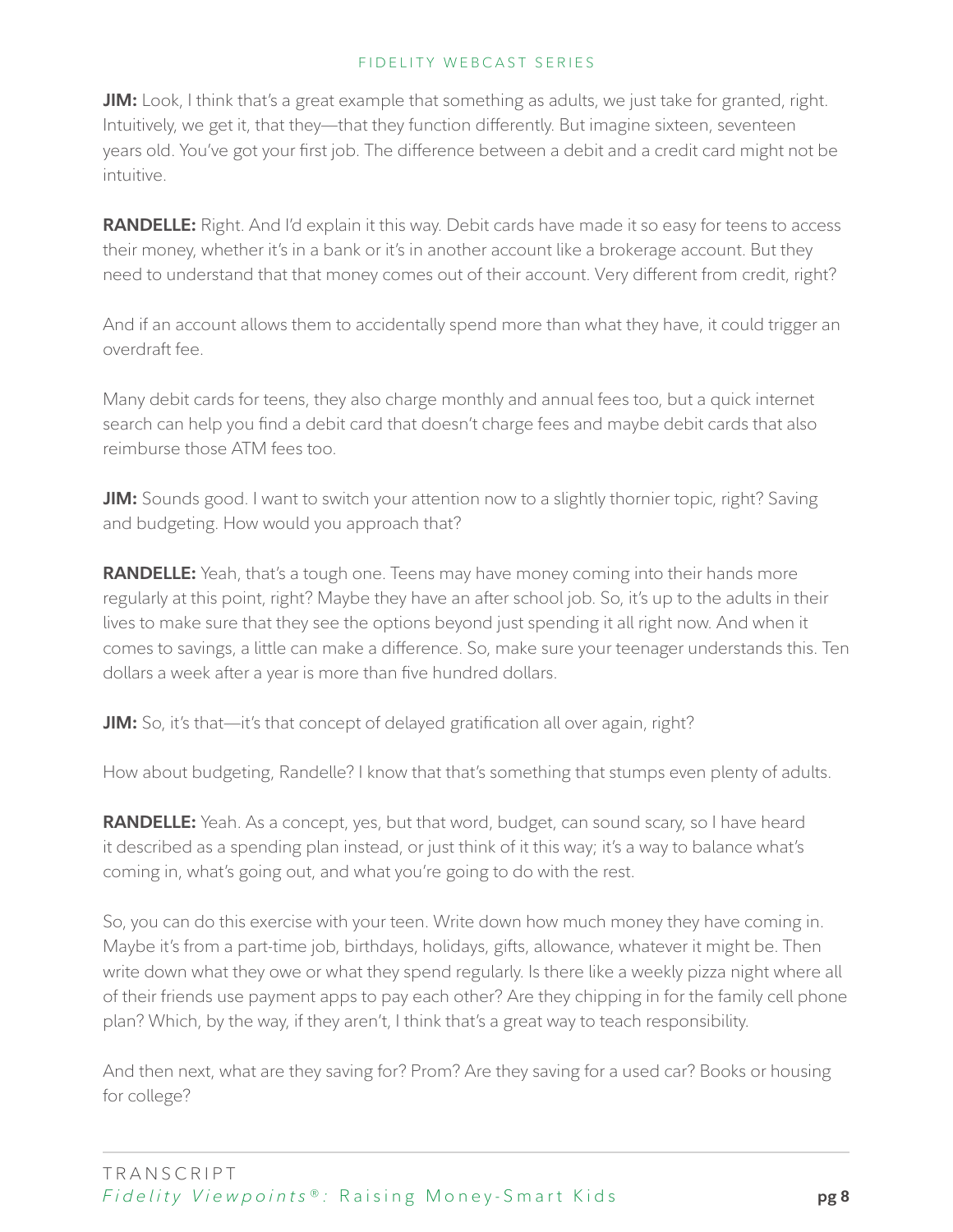And if your teen has something longer-term that they're saving for, please be sure to watch part three of this video where we talk about investing.

But this is your spending plan. And it's not scary at all. It's simply meant to be a guide to help you reach your financial happy place. And it can and will change as life does.

**JIM:** Thank you for that, Randelle. Just great habits to get yourself into when you're a teenager that again, can help you navigate when life gets a little more complicated as you grow up. So, thanks for taking the time to explain all of that with us today.

**RANDELLE:** My pleasure.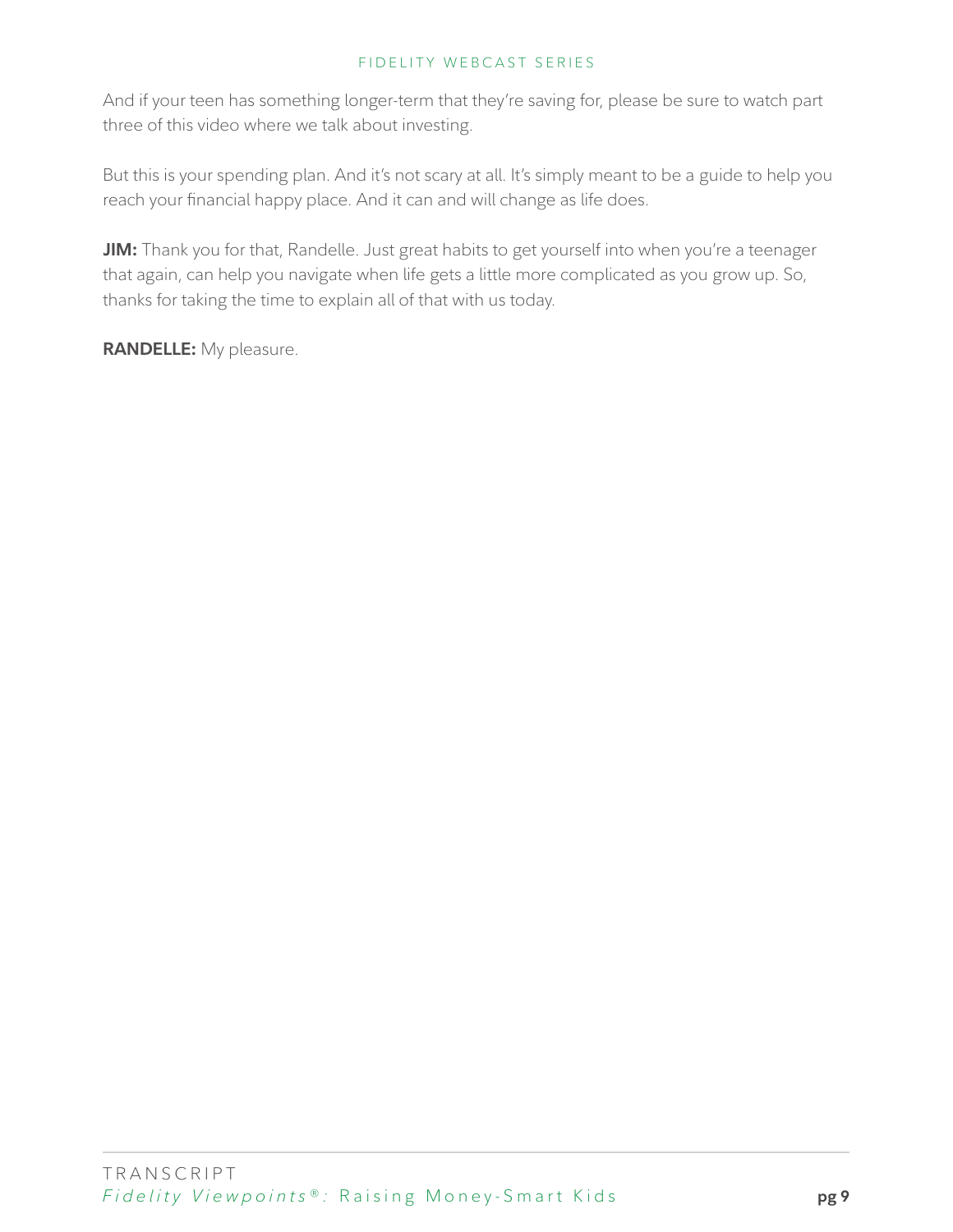# **Segment 3: Explore Investing**

**JIM:** Hello and thanks for joining us for Raising Money-Smart Kids. In this segment of the webcast, we're going to talk about the topic of investing for teenagers and young adults. And Randelle, I would like to start off with a bit of an experiment I did with my older son a year or so ago. I set it up like this. I said, today I can give you \$1 million, or I can give you a penny, but that penny doubles every day for a month. So, a million dollars today or a penny that tomorrow is two pennies and then four cents after that. Which do you think he chose?

**RANDELLE:** The million dollars.

**JIM:** Oh, right, in like a heartbeat. He's like, I want the million today, which of course makes sense. Most people would choose it. But when I showed him the math, he could see that the penny on day thirty was close to \$5.3 million. That was my attempt to teach him about compounding and I hope it worked.

**RANDELLE:** I love that example too. It's a quick way to show how interest can build upon interest. So, of course, there are no investments that I know of that will double your money every day, but the point is, money can make money. Compounding is a process that happens over time to your savings and investments. It's such a crucial concept for young people to understand. So, make sure they're clear that savings generate interest and that interest can also earn interest, kind of like that penny in your example but a little less dramatic.

Unfortunately, interest rates have been so low for so long that this number usually isn't very impressive in savings accounts, but when you invest, that snowball effect of compounding can be quite powerful, especially over time. If you make gains on your initial investments, you may reinvest that and then make gains on gains on gains and so on and so forth.

**JIM:** I think you're exactly right. I mean, that's the point. And you've got time on your side when you're younger which I think is part of the reason we're even having this conversation today, right?

**RANDELLE:** Right. And a simple example here. \$100.00 invested at 10% earns ten bucks the first year. Then the next year, you've got \$110 earning interest for you. That makes eleven bucks. And then in year three, you're up to \$133.00 total. And inching up to \$150.00 by year four. And when the numbers get bigger and you have more time, that's when compounding really does its work.

**JIM:** And once you sort of lay that foundation, I'm curious for your take on how to explain investing to young adults, particularly I think the difference between investing and trading. I mean, investing is certainly for the long-term, long-term goals, whereas trading can be a lot more short-term.

**RANDELLE:** Yeah. And any conversation about investing and compounding with a teen or young adult, I always say, invest early, often, and you can start small.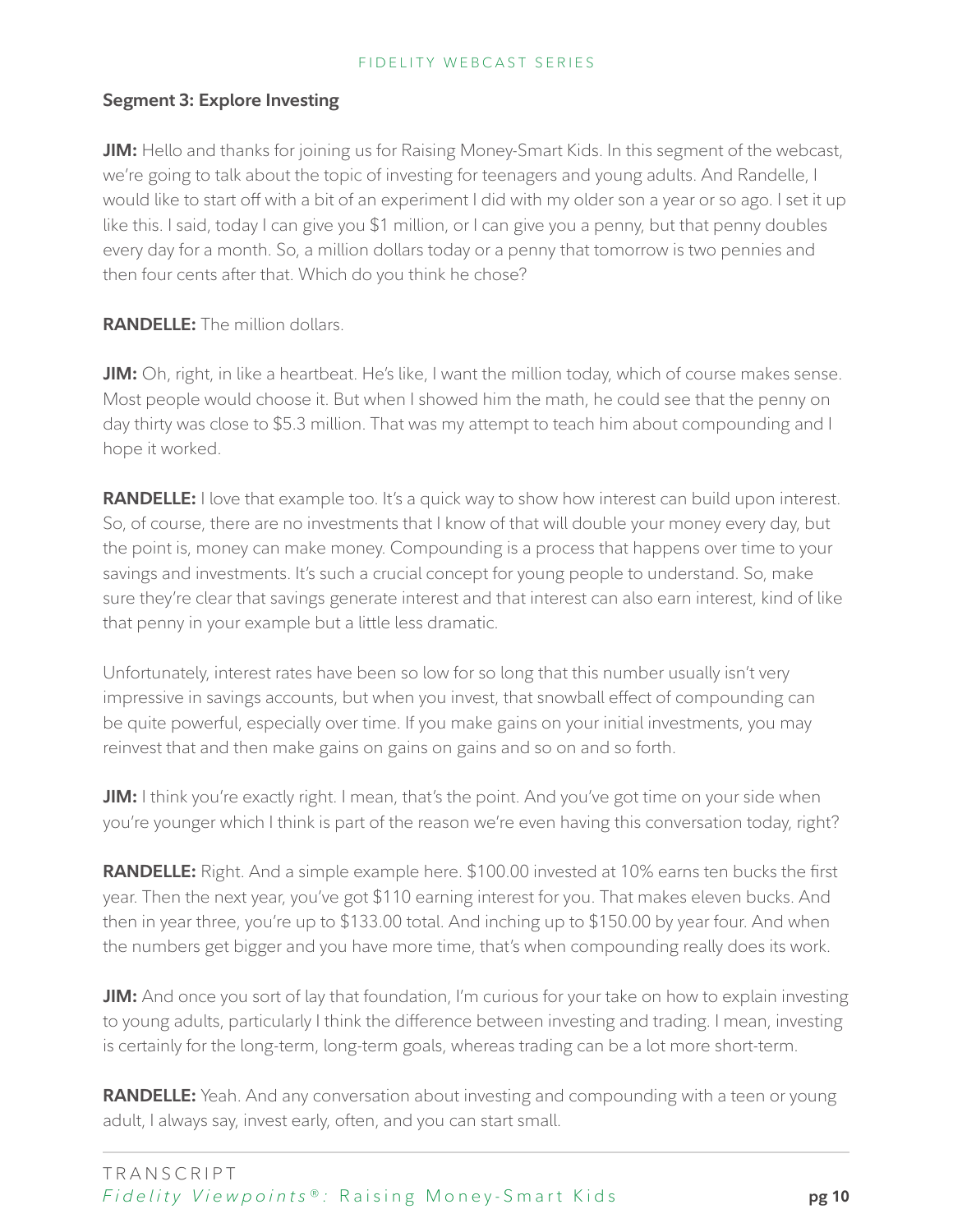Definitely make sure that they understand the difference between investing and trading, investing being more of that long-term thing and trading being more of that short-term.

I heard a great analogy that helps us understand how these two words are often confused and people use one to talk about the other. So, one of my coworkers recently gave me this.

Investing is like barbecue and trading is like grilling. When you barbecue something, you cook it on low, indirect heat for hours and hours and time is a key factor there, right?

When you grill, the process is quick and you'd better be paying attention. If you walk away for too long, you burn something, right? So, with grilling, your undivided attention is what matters.

Now, you take those concepts and apply it to investing and trading. In both cases, you buy shares of stocks, bonds, or other investments, and your goal is simple; you want to make more money than what you started with.

The major difference is how much time and attention you put into the process. So, with investing, you're going to typically keep your shares for a long period of time. That's where those terms buy and hold and long-term investing come from. With investing, you should have a general idea of what's going on in your accounts, but looking at your account every day or updating that app isn't really going to serve you well.

**JIM:** It doesn't help. It does not help.

**RANDELLE:** Not very much, right? But with trading, on the other hand, you need to be actively involved. Again, this is a short-term process.

I have heard people say to be a trader, you need to have the skill, will, and time to focus on those stocks. You need to be following the market daily, sometimes even hourly to keep up on the news constantly. Which CEO got fired? Which company is buying what other company? Is the market rocky? How do you feel about it? Right? It's just like grilling. You need to pay close attention to what's going on when you trade.

**JIM:** I love that. That's a great way to help keep the two things separate as they should be, Randelle.

I know where some kids get confused and some adults, for that matter, is kind of getting overwhelmed with all the investment options they have, right? They know they want to have some long-term investments but they're not sure even where to begin. How do you help sort that out for young adults just starting out?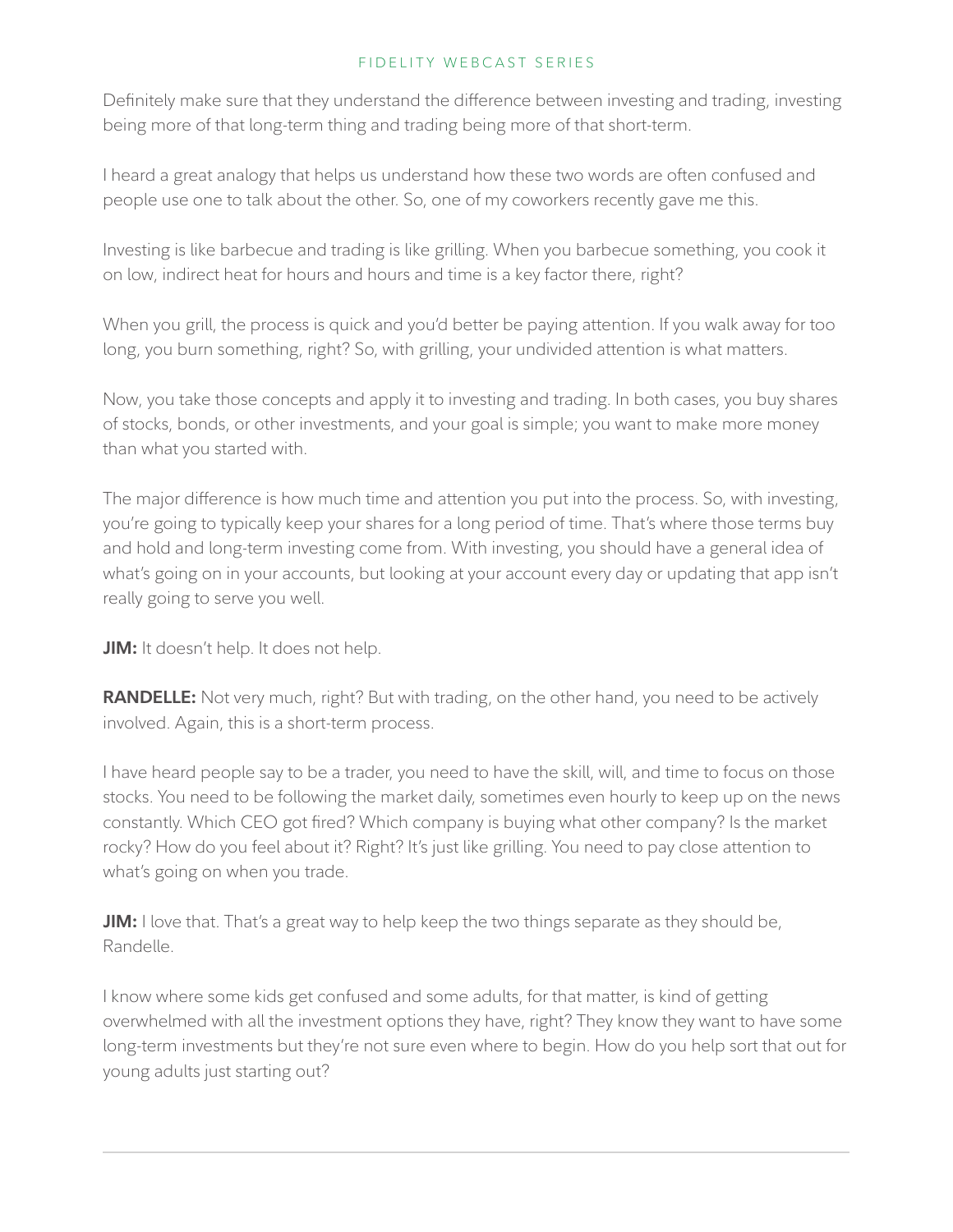**RANDELLE:** Listen, there are many ways to invest and you might use one or maybe all of these ways. Here are a few topline, key points.

You have self-directed investing, retirement plans, and managed accounts. So, self-directed investing means you do it yourself. So, when you open an account like a brokerage account, you do the research and you make the decisions about where you want to put your money. And one way to dip your toe in is to buy fractional shares. This means you can buy a fraction of a stock or ETF based on the dollar amount that you want to spend. It's kind of like buying pizza by the slice rather than buying the whole pie.

And then there are employer retirement plans which go by names 401(k) or 403(b)s. It's important to talk to young adults about the importance of starting to fund their retirement as soon as they can, and especially when they work for an employer that will allow them to make contributions through their payroll. And many employers will offer a match which is essentially free money on top of the money that they're already putting in. So, don't let your kids miss out on that match.

And then finally, there are managed accounts. So, there are some accounts managed by professionals. There are accounts managed by algorithms called robo advisors. And there are hybrids of the two concepts as well.

**JIM:** Lots of choices there. I think—I'd love it if you could talk a little bit more, Randelle, about the value of having time on your side, because again, I think that's what brought a lot of people to this webcast is how can they get their kids started off early to take advantage of the long time horizon they have in front of them.

**RANDELLE:** Yeah, so I have the perfect example to illustrate what can happen over decades of investing. In fact, I love to show younger people this who are just starting out in the workforce just to see the look on their faces.

So, for younger people, lump sums can be scary. Saving a thousand dollars might seem intimidating or unreasonable for where they're at, but when you break it down to \$20.00 a week, it suddenly feels more accessible. In over fifty-two weeks, you've actually exceeded your goal. So, onto the example.

You have Michelle and Joseph. They're both saving into their company's 401(k). Michelle is thirty-five and she contributes \$5,000.00 a year. That amount includes what she puts in and her employers match. And at a hypothetical rate of return of 7% each year, Michelle accumulates close to \$800,000.00 by the time that she's seventy.

**JIM:** So, pretty good.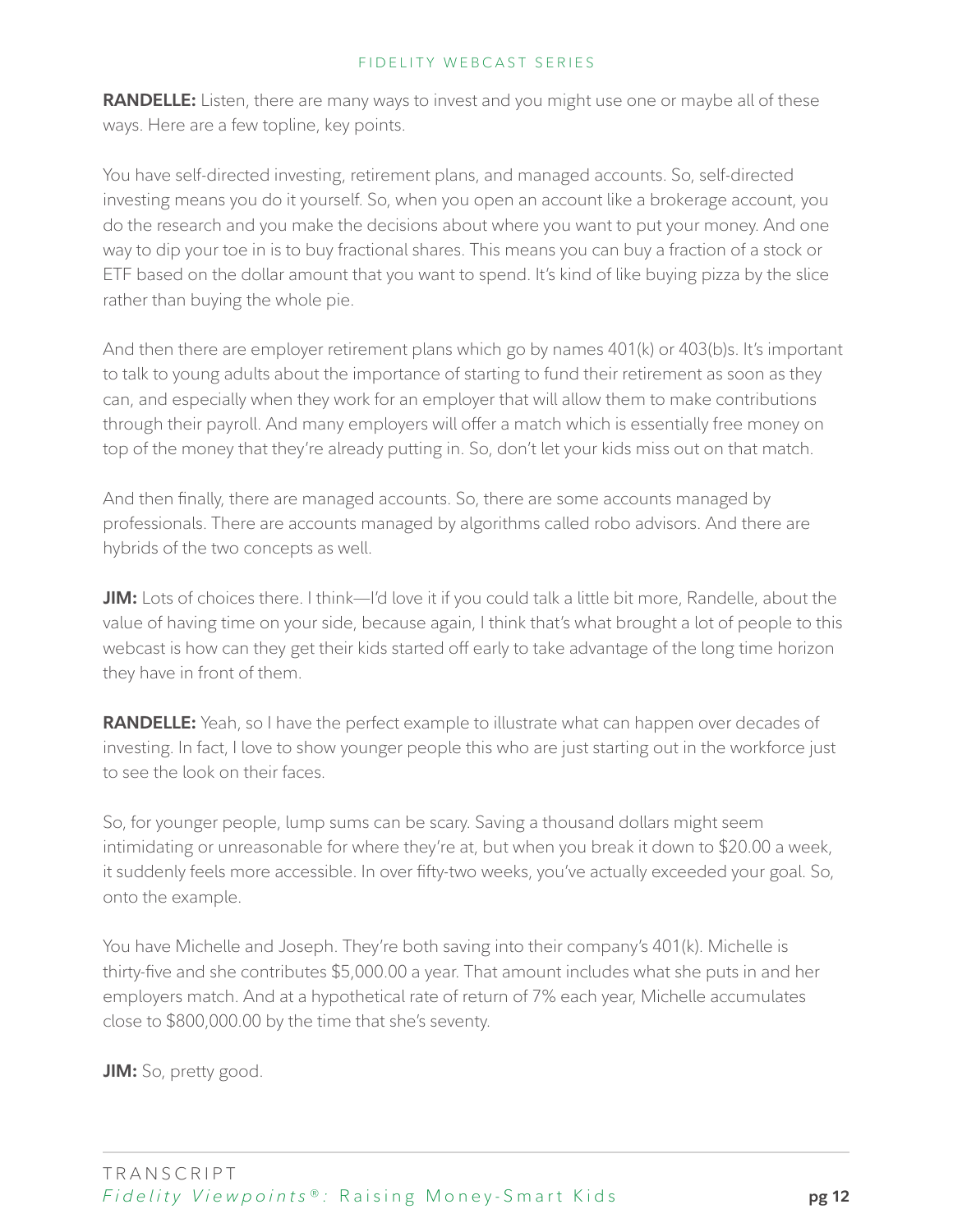**RANDELLE:** That's pretty good. That's pretty good. But listen to this. Michelle's coworker, Joseph, is twenty-five and he's also investing in his company's retirement plan. Same exact scenario except Joseph started investing ten years earlier than Michelle, so he has more time to benefit from that power of compounding which should allow his savings to more than double Michelle's, to more than \$1.6 million.

Now, we understand not everyone can invest that much, but it's important to encourage young people to start early because they cannot get that time back. The earlier that you start investing, the more compounded returns you can hope to make.

**JIM:** So, the earlier part of the early and often makes sense. How do you do the often part? How do you have that make sense as well?

**RANDELLE:** Yeah. I talk to my customers about a simple but effective technique known as dollar cost averaging. It means investing the same dollar amount every week, month, or quarter. So, over time, the amount that you invest will buy more shares when the price of an investment or fund is low, and it'll buy fewer shares when the price is high.

The good thing is, if you invest in a 401(k), you're already using this strategy. So, dollar cost averaging works best when the markets are choppy because you get a lot of opportunities to buy more shares while they're cheap. And it's important to know that dollar cost averaging doesn't assure a profit or protect against any losses in a declining market, but it's a time tested strategy that can work well over the long run and it's easy to automate.

**JIM:** Randelle, in just a few minutes' time, you've been able to pack so much great information into this webcast. So, I just wanted to say thank you again for taking the time to be with us.

**RANDELLE:** Thank you for having me.

**JIM:** Absolutely. Absolutely.

And for the folks watching, we hope that this conversation is able to kickstart or support conversations in your own homes with the young people you care about, again, with the goal to help get them off on a solid financial footing.

If you feel like you need more information to continue the conversation, by all means, check out Fidelity's website or download our app, and you can do keyword searches on any of the topics we talked about here today to continue the conversation.

And of course, finally, if you yourself have questions about building your own financial plan or updating your current plan, by all means, give us a call and one of our representatives can talk to you about how to get that done.